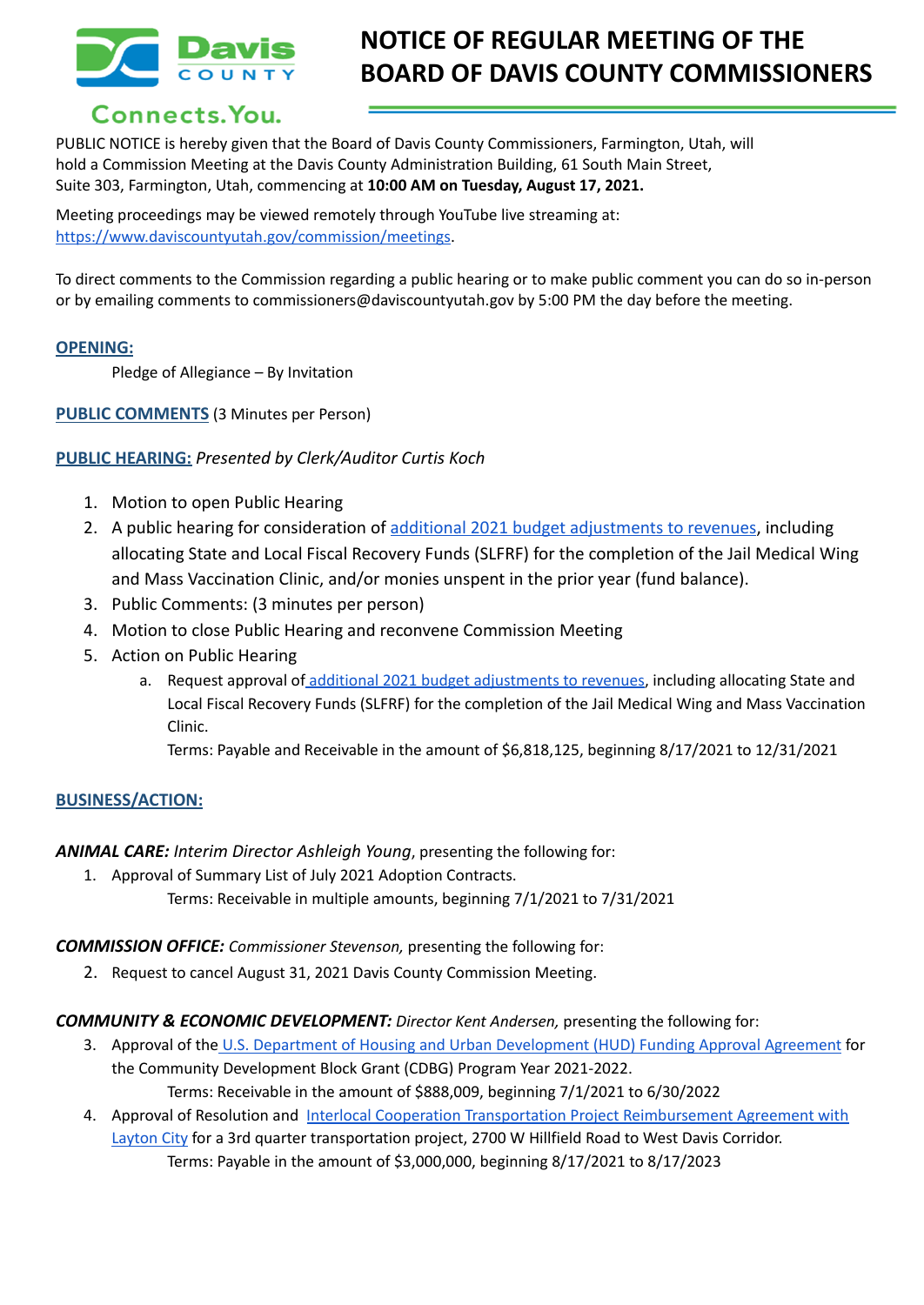5. Resolution to approve an Interlocal Cooperation Transportation Project [Reimbursement](https://drive.google.com/file/d/1QtFplgqAWjDj2R68Y99PrbgVY6OZZ1bL/view?usp=sharing) Agreement with [Clinton](https://drive.google.com/file/d/1QtFplgqAWjDj2R68Y99PrbgVY6OZZ1bL/view?usp=sharing) City to rebuild 800 North.

Terms: Payable in the amount of \$2,200,000, beginning 8/17/2021 to 8/17/2023

- 6. Approval of Resolution and Interlocal Cooperation Transportation Project [Reimbursement](https://drive.google.com/file/d/1ucyLixvpwWQqoXta64jKLDugi0SoTrKF/view?usp=sharing) Agreement with [Woods](https://drive.google.com/file/d/1ucyLixvpwWQqoXta64jKLDugi0SoTrKF/view?usp=sharing) Cross City for a 3rd quarter transportation project, widening 1100 W. Terms: Payable in the amount of \$271,353, beginning 8/17/2021 to 8/17/2023
- 7. Approval of [Subrecipient](https://drive.google.com/file/d/1uoyfGJv9UnI6cSs65ZzcuC8HBJPFYroP/view?usp=sharing) Agreement with Davis Community Housing Authority for Community Development Block Grant (CDBG) Program Year 2021 funding to administer the Down Payment Assistance Program. Terms: Payable in the amount of \$135,000, beginning 7/1/2021 to 6/30/2022
- 8. Approval of [Subrecipient](https://drive.google.com/file/d/1G5g0OgqWpniKxCl9Yx-b5Ll_G1XSUlqW/view?usp=sharing) Agreement with Davis Community Housing Authority for Community Development Block Grant (CDBG) Program Year 2021 funding to carry out the Emergency Home Repair Program. Terms: Payable in the amount of \$45,000, beginning 7/1/2021 to 6/30/2022
- 9. Approval of Resolution and Interlocal [Cooperation](https://drive.google.com/file/d/1Z3LDEc4G8KfTKXNlMa55hD7xpO33aQCe/view?usp=sharing) Agreement with Woods Cross City for Community Development Block Grant (CDBG) funding for the Housing Rehabilitation Project Phase 3. Terms: Payable in the amount of \$85,000, beginning 7/1/2021 to 6/30/2022
- 10. Approval of [Subrecipient](https://drive.google.com/file/d/1DpL6grZT6XBM8BoMVLNAZZYwjq6QmY9Q/view?usp=sharing) Agreement with Family Connection Center (dba Open Doors, LLC) for 2021 Social Services Block Grant (SSBG) funding for the Family Support Services Program. Terms: Payable in the amount of \$32,000, beginning 7/1/2021 to 6/30/2022
- 11. Approval of [Subrecipient](https://drive.google.com/file/d/1WYDe_N8-uu8hDNFuK622d7UkWmciXC64/view?usp=sharing) Agreement with St. Anne's Center (dba Lantern House) for 2021 Social Services Block Grant (SSBG) funding for the Emergency Shelter Services Program.
	- Terms: Payable in the amount of \$30,000, beginning 7/1/2021 to 6/30/2022
- 12. Approval of Summary List of rental agreements (19) for Legacy Events Center-August 9, 2021. Terms: Receivable in the amount of \$7,884.81, beginning 9/15/2021 to 12/4/2021
- 13. Approval of Summary List of rental agreements (22) for Legacy Events Center-August 10, 2021. Terms: Receivable in the amount of \$7,250.33, beginning 9/13/2021 to 9/20/2021

*HEALTH: Director Brian Hatch*, presenting the following for:

- 14. Approval of Contract with Utah [Department](https://drive.google.com/file/d/1HD_AabnQ-zUBjItvHdhduISQAoU0V4bz/view?usp=sharing) of Health to address health disparities related to COVID-19 among high-risk and underserved populations, and to build capacity at the local health department to advance health equity and address future public health emergencies from a health equity perspective. Terms:Receivable in the amount of \$883,535, beginning 8/2/2021 to 5/31/2023
- 15. Approval of [Agreement](https://drive.google.com/file/d/1irBjmjBBAmdMu67_W3SuH5qoWD8145o9/view?usp=sharing) with Talia Event Center to provide overflow parking for County employees. Terms: Payable in the amount of \$2,400 per year, beginning 8/1/2021 to 8/15/2024
- 16. Approval of Minimum [Performance](https://drive.google.com/file/d/1lyQe8ynb4Q3bDtVvAc9SmPMpiwSioSSB/view?usp=sharing) Standards Contract with the Utah Department of Health to provide public health services required by the Utah Administrative Code, R380-40.

Terms: Receivable in the amount of \$171,687, beginning 7/1/2021 to 6/30/2022

17. Approval of [Amendment](https://drive.google.com/file/d/1YA7hS9lNfnwRLxfZIW3TdZNZF8cQluXo/view?usp=sharing) to Tobacco contract with the Utah Department of Health to update work plan activities and add funding for the SFY 2022.

Terms: Receivable in the amount of \$635,724.49, beginning 7/1/2021 to 6/30/2022

18. Appointment of [Brandon](https://drive.google.com/file/d/1p_COAcM131HibYYLCXPCSQ-I3G56rwJA/view?usp=sharing) Hatch to the Davis County Board of Health. Terms: 8/17/2021 to 6/30/2024

### *SHERIFF'S OFFICE: Chief Deputy Susan Poulsen*, presenting the following for:

19. Approval of Tow Rotation Agreements for the following carriers: